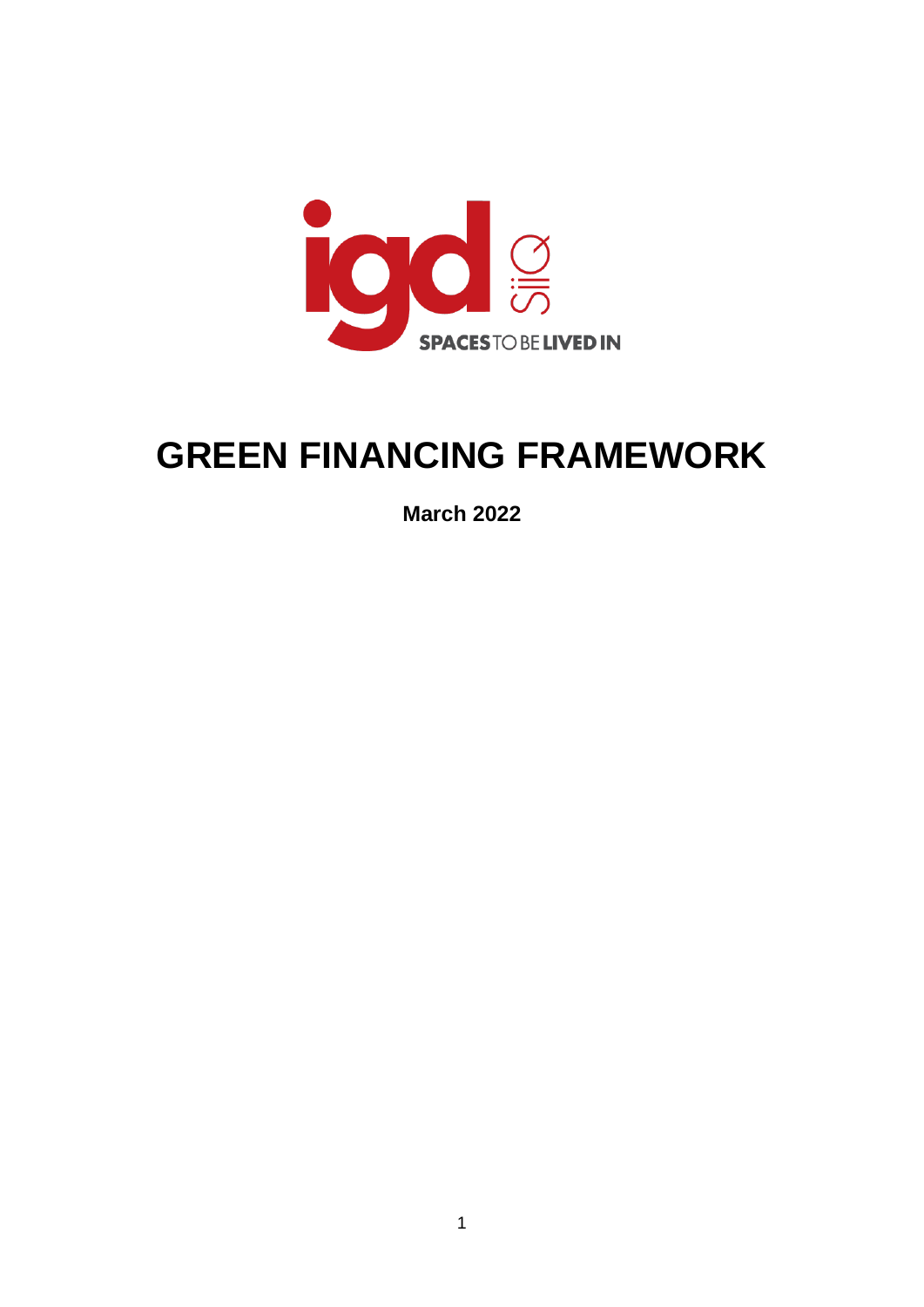## Table of Contents

| $1_{-}$<br>1.1.   | Introduction<br>Who we are                                                                        | 3  | 3  |
|-------------------|---------------------------------------------------------------------------------------------------|----|----|
|                   |                                                                                                   |    |    |
| 1.2.              | Our vision: what makes us different                                                               |    | 5  |
| 1.3.              | Our Sustainability Strategy                                                                       |    | 5  |
|                   | Our priorities                                                                                    | 6  |    |
|                   | <b>Material issues</b>                                                                            | 7  |    |
|                   | <b>Sustainability Targets</b>                                                                     | 7  |    |
|                   | <b>Sustainability Governance</b>                                                                  | 8  |    |
|                   | 2. IGD SIIQ's Green Financing Framework<br>Rationale for establishing a Green Financing Framework | 8  | 8  |
|                   | 2.1. Use of Proceeds                                                                              |    | 9  |
|                   | 2.2. Process for Project Evaluation and Selection                                                 |    | 10 |
|                   | <b>Sustainability Risks</b><br>2.3. Management of Proceeds                                        | 11 | 12 |
|                   | 2.4. Reporting                                                                                    |    | 12 |
|                   | <b>Allocation Report</b>                                                                          | 12 |    |
|                   | <b>Impact Report</b><br>2.5. External Review                                                      | 13 | 13 |
|                   | Second Party Opinion                                                                              | 13 |    |
|                   | Post-issuance external review:<br>Amendments to this Framework                                    | 13 | 13 |
| <b>Disclaimer</b> |                                                                                                   | 14 |    |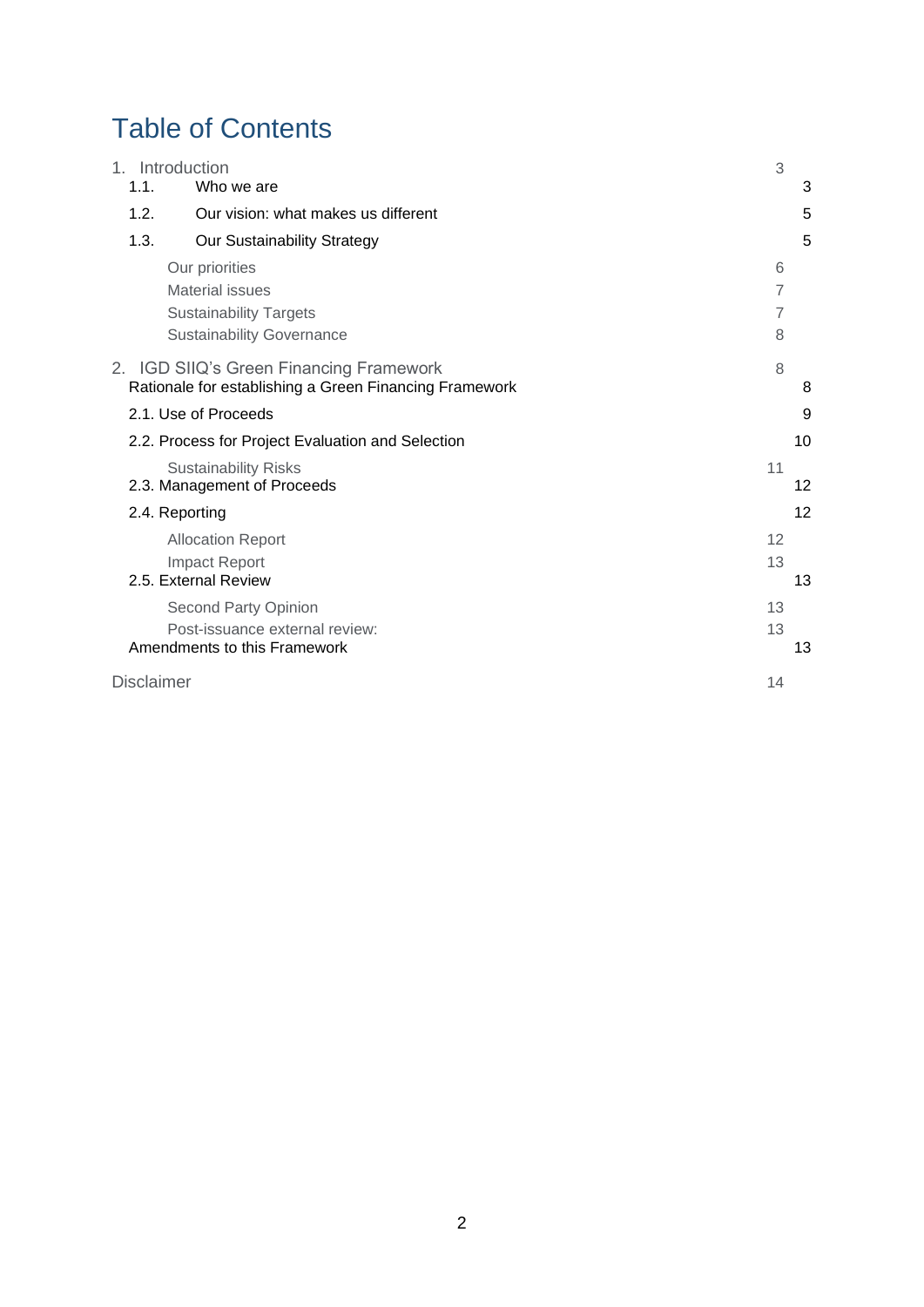## <span id="page-2-0"></span>1. Introduction<sup>1</sup>

<span id="page-2-1"></span>

The IGD SIIQ Group ("**IGD**") is the largest Italian retail property company, investing in existing retail properties that are already operational and newly completed. We own, manage, and lease shopping centres in Italy and Romania. Immobiliare Grande Distribuzione SiiQ S.p.a, the holding company, is headquartered in Bologna, Italy, and has been listed on the STAR segment of Borsa Italiana (the Italian Stock Exchange) since 2005.

Our presence is concentrated in Italy (93.7% of the portfolio in 2021) but we have also been present in Romania since 2008 (6.3% of the portfolio in 2021).



The geographical distribution of our portfolio is extremely diversified and well segmented in order to effectively respond to the way in which the Italian population is distributed. We can be found in 12 of Italy's 20 regions from north to south, and our centres, which are typically midsize, are located near urban centres.

The properties of our subsidiary WinMagazine SA, Romania's largest chain of shopping centres, are found in the historic centres of 13 Romanian cities.

<sup>&</sup>lt;sup>1</sup> For more information, see our wesbite [here](https://www.gruppoigd.it/en/who-we-are/overview/where-we-are/)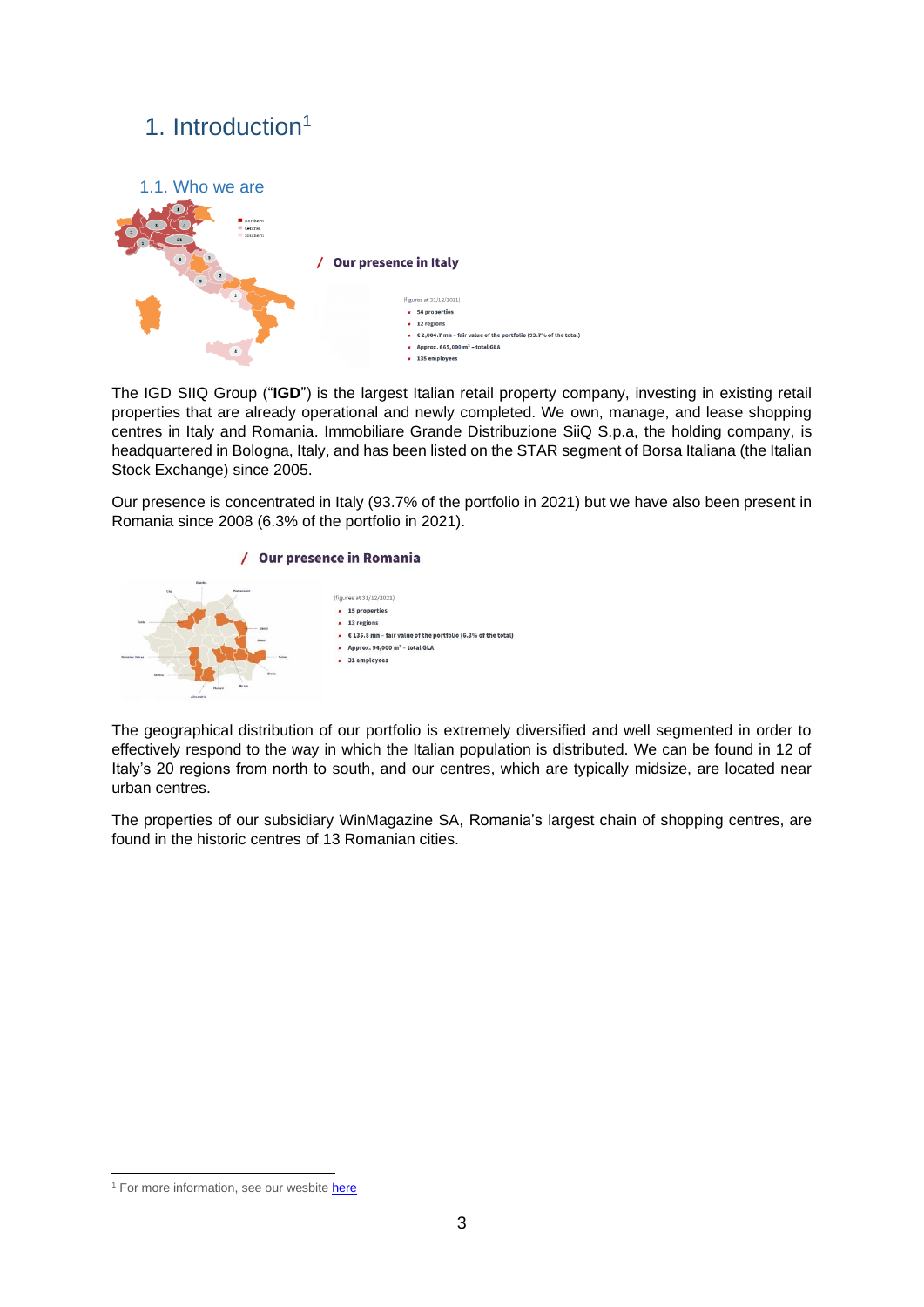

Our 3 main activities are:

• **Property:** as a property company we acquire retail properties, both already operational and newly completed (shopping centers, hypermarkets, supermarkets and malls) from which we extract value over the long term. Occasionally, the sale of freehold assets is also considered with a view to maintaining an optimal portfolio structure through an appropriate asset rotation strategy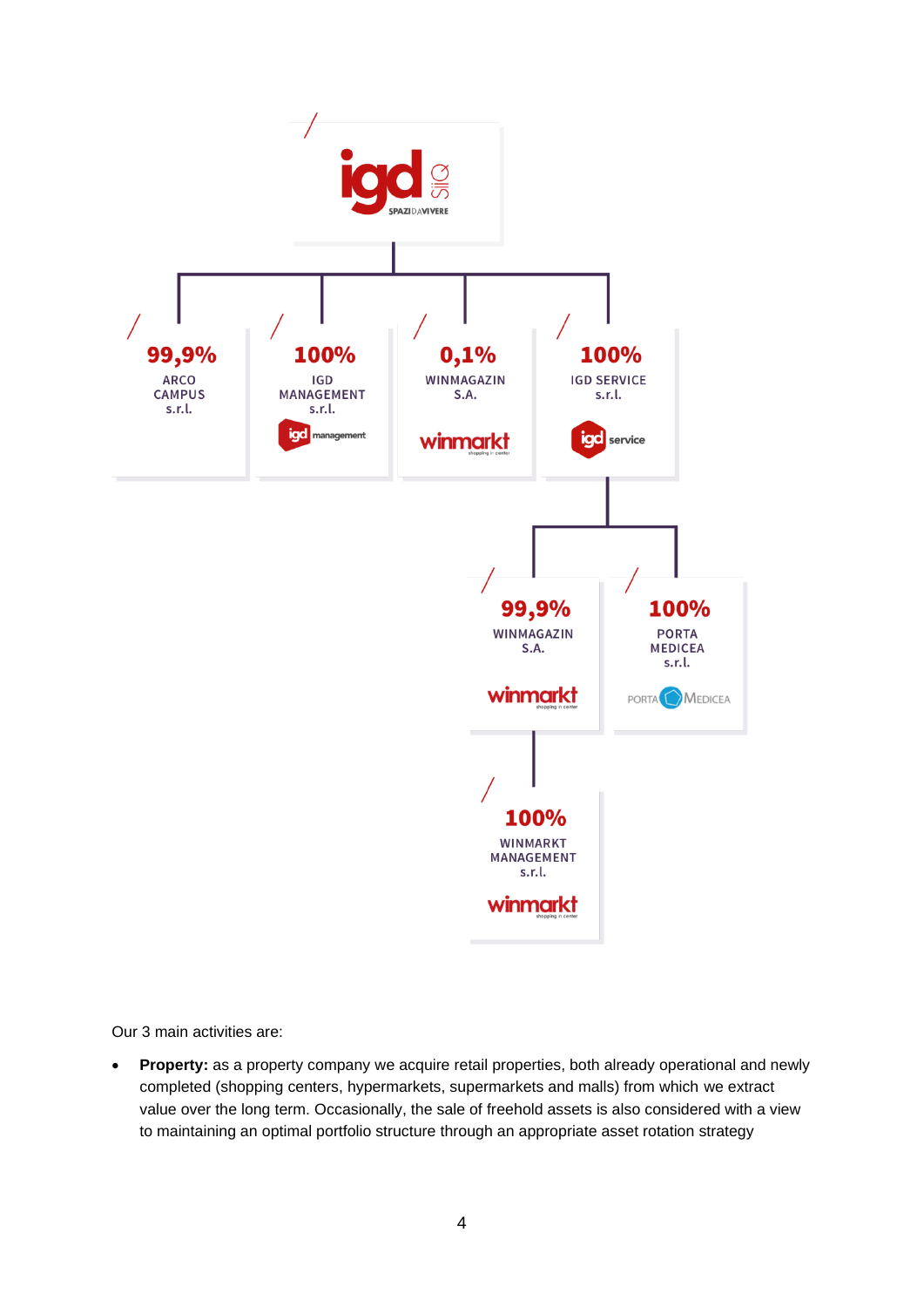**Property Management:** the property management and leasing of all IGD's freehold properties, as well as of some third-party assets, represent our most important business. The main objective is to enhance the long-term value of the portfolio through active management of the properties, striving to maintain the properties as flexible and functional as possible, as well as to optimize costs taking into account the entire life cycle of the shopping center

This activity comprises:

- **1. a technical division;**
- **2. a commercial division;**
- **3. a contracts division;**
- 4. **an operations and marketing division**.
- **Services:** we provide services to owners and tenants of hypermarkets, supermarkets and the mall stores which can be broken down as follows:
	- **1. Facility Management;**
	- **2. Agency Management and Pilotage**

Our portfolio is worth €2.140 billion as at 31 December 2021.

|                |    |    |      |        | N° MALLS N° HYMKT N° SHOPS GLA (smq) MKT VALUE (mln €) | N° Assets BREEAM<br>certified | N° assets UNI EN ISO<br>14001 certified | N° Employees |
|----------------|----|----|------|--------|--------------------------------------------------------|-------------------------------|-----------------------------------------|--------------|
| <b>ITALY</b>   |    | 19 | 1394 | 665000 | 2004,69                                                |                               | 24                                      | 135          |
| <b>ROMANIA</b> | 14 |    | 589  | 94000  | 135.78                                                 |                               |                                         | 31           |

## <span id="page-4-0"></span>1.2. Our vision: what makes us different

We are a unique group because of:

- **Our profile**: we are the only listed company in Italy which operates solely in the retail real estate segment
- **Our expertise**: we manage all aspects of our business internally portfolio development, preletting of our spaces, daily shopping centre operation and marketing
- **Our approach, which is based on ethics and transparency**: we adhere to the international best practices for governance and in 2016 obtained a Legality Rating from the Italian Competition Authority ("*AGCM"*) <sup>2</sup> with the highest score possible, in addition to UNI ISO 37001 – Anti Bribery Management Systems certification in 2020
- **Our philosophy**: our shopping centres are conceived as "Spaces To Be Lived In"

Our mission is to create value for all our stakeholders: shareholders and financial backers, employees, customers, local communities, retailers, as well as suppliers. We believe this is possible through sustainable growth.

## <span id="page-4-1"></span>1.3. Our Sustainability Strategy<sup>3</sup>

Sustainability is part of the DNA of our Group. We are convinced that adopting social and environmental responsible mind-set is the path to healthy and long-lasting growth in the retail real estate sector, and we are aware that social and environmental responsibility has become an increasingly important

<sup>&</sup>lt;sup>2</sup> See **here** and **here** 

<sup>&</sup>lt;sup>3</sup> For more information, see our website [here](https://www.gruppoigd.it/en/sustainability/sustainability-report/sustainability-report-archive/)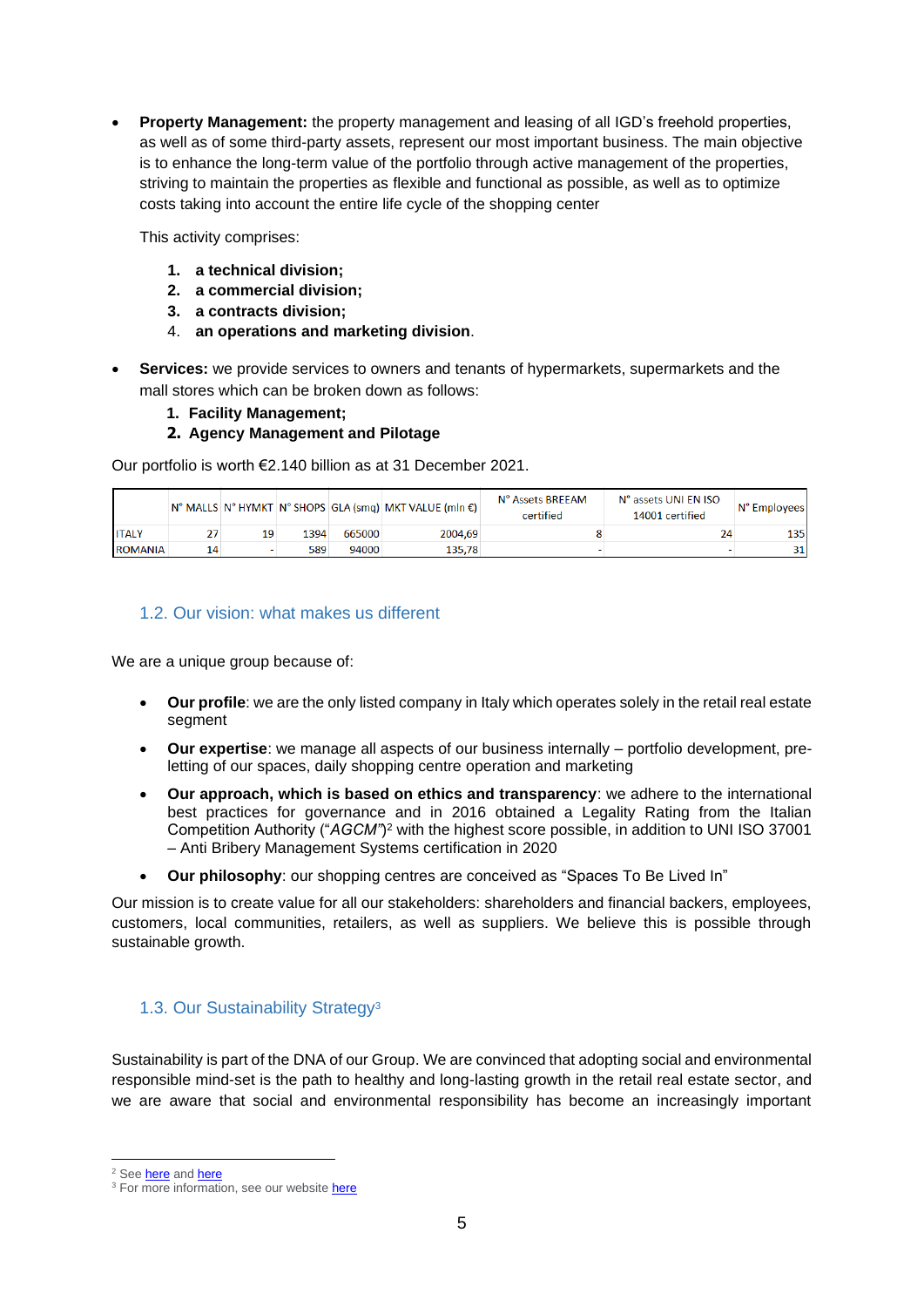requirement for our stakeholders. Over the years we have therefore built up a structured process which has enabled us to increasingly integrate sustainability into every aspect of our business.

#### <span id="page-5-0"></span>Our priorities

In 2017, we launched the "**Becoming Great**" strategy, which summaries the company's commitment to constantly grow with a view to being "Green, Responsible, Ethical, Attractive, Together".



green responsible ethical attractive together

**Green:** shopping centres, by their very nature, have an impact on the environment, due to the large amount of energy they consume and to the road traffic generated. We are committed to assessing these impacts and identifying actions that are capable of minimizing them both during the construction/restyling phase of the centres and in the management of the structures themselves.

**Responsible:** IGD behaves in a responsible manner towards people, starting from its employees. We are therefore committed to fostering good employment, by means of continuous skills development and professional development, without any distinction whatsoever. We also place particular attention on the health and wellbeing both of our employees and of all those that visit our shopping centres on a daily basis, by implementing voluntary initiatives, in addition to that required by law.

**Ethical:** we undertake to operate ethically and to ensure that all the necessary safeguarding measures are in place, in order to guarantee compliance with the law both with regard to our own conduct and by positively influencing the ecosystem in which we operate.

**Attractive:** we are committed to constantly increasing the attractiveness of our shopping centres. To do this, it is necessary to continuously enhance the internal and external areas of the malls. We want to ensure that our centres are in and out "Spaces To Be Lived In", offering visitors both shopping opportunities as well as moments in which to meet up with others.

**Together:** due to the nature of our business, we enter into contact with a variety of stakeholders, both at institutional level and at a more local level. We have established a continuous dialogue with them in order to understand their needs and expectations and to analyse their level of satisfaction in terms of decisions made and actions carried out.

Our strategy is made up of three elements which make it effectively operational: **Material Issues, Sustainability Targets, and Sustainability Risks**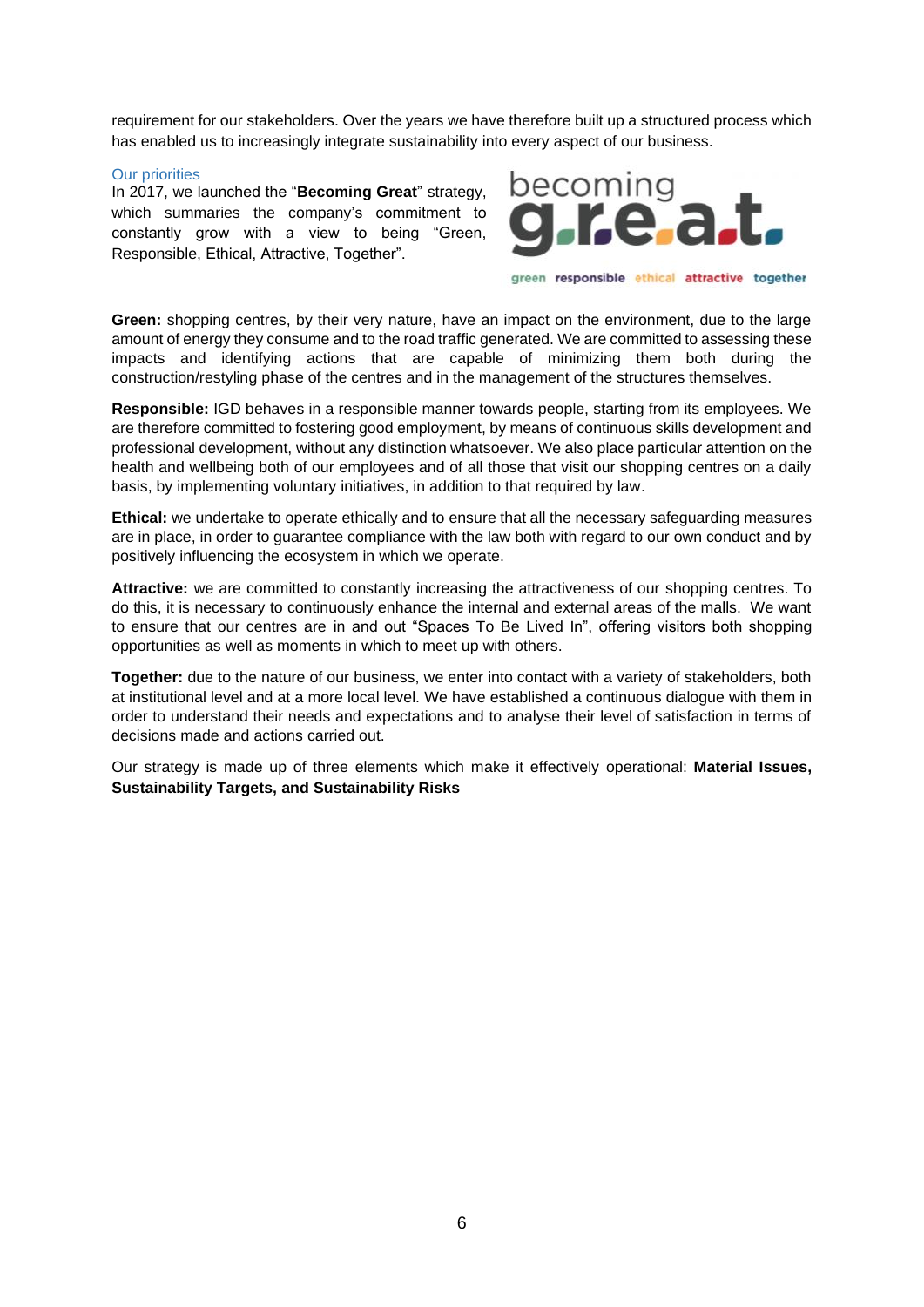#### <span id="page-6-0"></span>Material issues



Considering the importance of the material issues for our entire corporate strategy, the process to identify and review them is carried out periodically, involving the whole of the top management. Furthermore, every year, any possible adjustments are assessed in relation to specific necessities we have determined or identified either during discussions with its stakeholders, or by analysing emerging issues in the real estate sector.

Our Sustainability Committee has currently identified 12 material and 4 important issues.

#### <span id="page-6-1"></span>Sustainability Targets

For each of the priorities identified (Green, Responsible, Ethical, Attractive, Together), a series of sustainability targets had been included in the 2022-2024 Business Plan<sup>4</sup>. These targets, covering the long, medium and short term, are reported on in our annual Sustainability Report<sup>5</sup>, available on our website.

With regard to the debate at international level on Nearly Zero-Energy Buildings, we want to publicly commit and actively contribute to a transition towards a "low carbon" economy in the cities where our shopping centres are situated. At IGD, we have specific 2030 targets with regards to zero  $CO<sub>2</sub>$ emissions, BREEAM certifications and the sustainable enhancement of the portfolio.

In addition, we follow the guidelines of the Global Compact Network Italy to which we have been a signatory since 2020. We have identified **10 SDGs** that are relevant to our business and which are connected to our material issues. These references are not only a guide in defining the objectives of our Business Plans, but are also an integral part of our Sustainability Report, in which we report on the results achieved to address each of them.

<sup>&</sup>lt;sup>4</sup> IGD 2022-2024 Business Plan, see [here](https://www.gruppoigd.it/en/2022-2024-business-plan-presentation-mission-possible/) and [here](https://www.gruppoigd.it/en/investor-relations/strategy/)

<sup>&</sup>lt;sup>5</sup> See **here**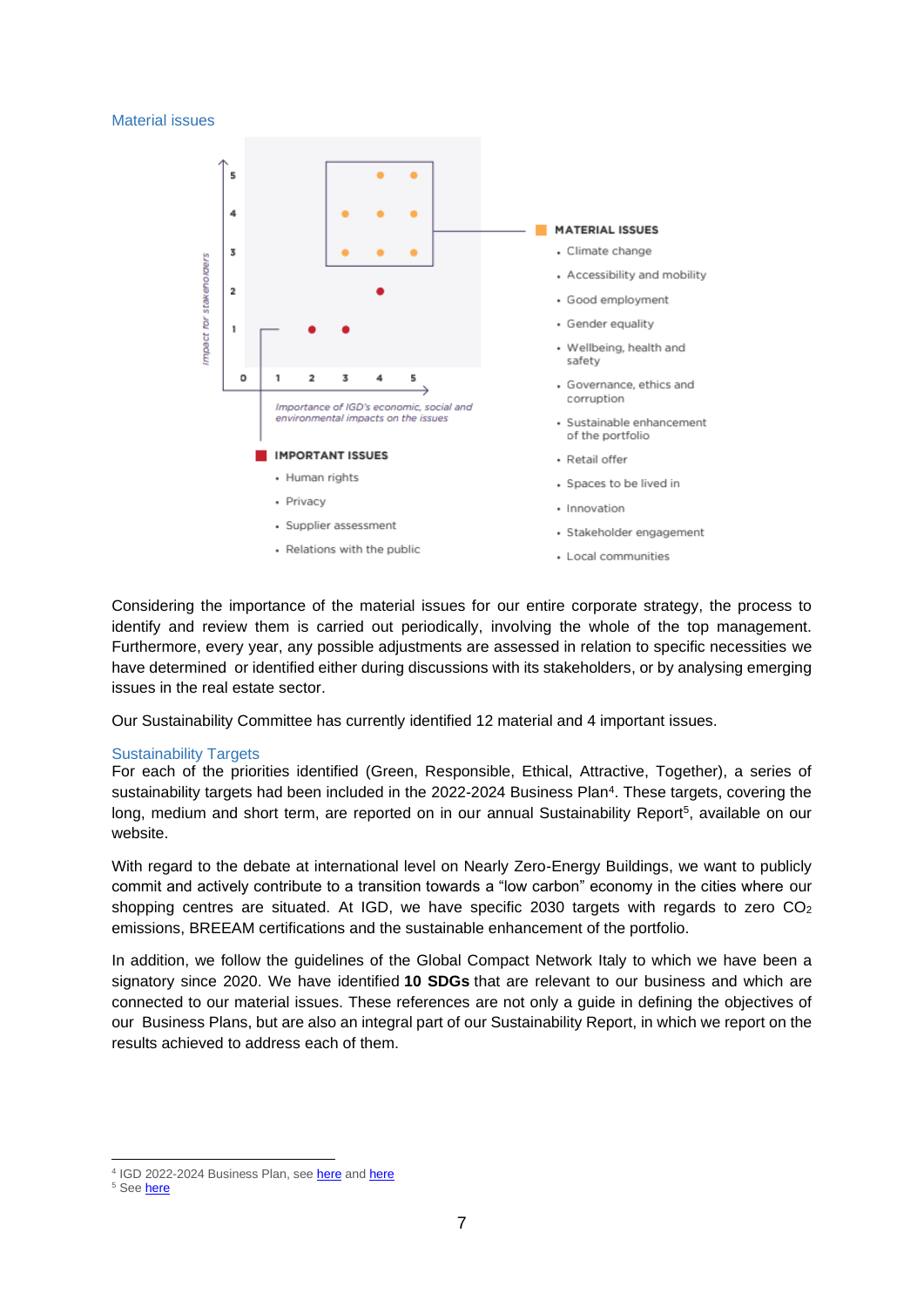

## <span id="page-7-0"></span>Sustainability Governance

Three bodies are involved in Corporate Social Responsibility in IGD: the Sustainability Committee, the Operating Management and the Board of Directors.

| <b>Body</b>                     | <b>Members</b>                                                | <b>Role in CSR</b>                                 |  |
|---------------------------------|---------------------------------------------------------------|----------------------------------------------------|--|
| <b>Board of Directors</b>       | http://www.gruppoigd.it/Governance                            | It is the promoter of the Company's                |  |
|                                 | /Consiglio-di-amministrazione                                 | commitment to CSR, it annually                     |  |
|                                 |                                                               | social-environmental<br>assesses                   |  |
|                                 |                                                               | performance and it approves the                    |  |
|                                 |                                                               | <b>Sustainability Report</b>                       |  |
| <b>Operating Management</b>     | Chairman, Chief Executive Officer, It approves the strategies | and                                                |  |
|                                 | the<br><b>Directors</b><br>of                                 | various recommends the guidelines                  |  |
|                                 | Divisions/Services                                            |                                                    |  |
| <b>Sustainability Committee</b> | Director of Planning, Control                                 | and It formulates<br>proposals<br>regarding        |  |
|                                 | Relations.<br>of<br>Head<br>Investor                          | strategies and<br>targets<br>the<br>and            |  |
|                                 | Investment Analysis and Planning,                             | operational application of these. It is            |  |
|                                 | Technical Area Asset Manager, Head                            | responsible for<br>also<br>managing                |  |
|                                 | of Marketing and Social Responsibility                        | <b>CSR</b><br>reporting<br>activities<br><b>on</b> |  |
|                                 |                                                               | performance                                        |  |

Starting from March 2022, IGD will widen the composition of the Sustainability Committee by including a representative of each Division/Service, in light of the importance that ESG issues have within all areas of business.

## <span id="page-7-1"></span>2. IGD SIIQ's Green Financing Framework

## <span id="page-7-2"></span>Rationale for establishing a Green Financing Framework

The real estate sector accounts for a large part of total energy consumption and GHG emissions in Europe. Therefore, at IGD we have a central role to play in the transition to a sustainable economy and the achievement of the objectives set by the Paris Agreement.

For more than ten years, we have been working to make IGD increasingly sustainable from economic, social and environmental points of view. For the future we publicly commit and actively contribute to a transition towards a "low carbon" economy in the cities where our shopping centres are located.

By establishing this Green Financing Framework (the "**Framework**"), we aim to further emphasize our commitment, and meaningfully demonstrate how our funding obligations support our sustainability objectives: green bonds, loans, and any other financing instruments issued under this Framework (the "**Green Financing Instruments**") will support our journey to achieve our sustainability ambitions.

This Framework has been established in accordance with the Green Bond Principles 2021 ("GBP  $2021"$ ) 6 as administered by the ICMA and the Green Loan Principles 2021 ("GLP 2021") 7 as administered by the LMA, and their four core components:

<sup>&</sup>lt;sup>6</sup> ICMA GBP 2021 available [here](https://www.icmagroup.org/assets/documents/Sustainable-finance/2021-updates/Green-Bond-Principles-June-2021-100621.pdf)

<sup>&</sup>lt;sup>7</sup> LMA GLP 2021 available [here](https://www.lma.eu.com/application/files/9716/1304/3740/Green_Loan_Principles_Feb2021_V04.pdf)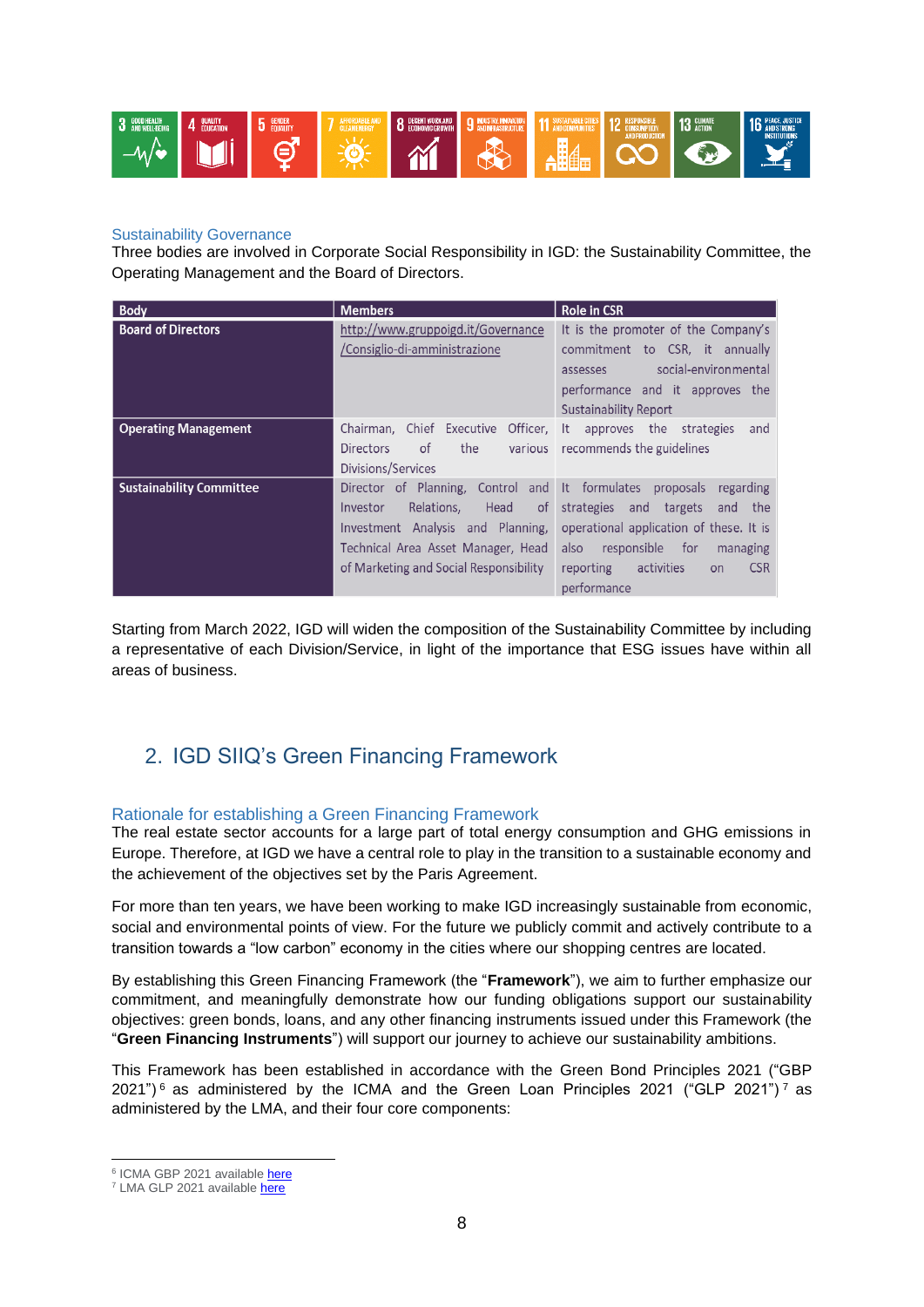- 1. Use of Proceeds
- 2. Process for Project Evaluation and Selection
- 3. Management of Proceeds
- 4. Reporting

The Framework takes into consideration the EU Taxonomy Regulation (the "EU Taxonomy") and the EU Taxonomy Delegated Acts on Climate Change Mitigation and Adaptation<sup>8</sup>, as well as the EU Proposal for an EU Green Bond Standard<sup>9</sup>.

## <span id="page-8-0"></span>2.1. Use of Proceeds

An amount at least equivalent to the net proceeds from any Green Financing Instruments will be used to finance or refinance, in whole or in part, new or existing green projects and assets ("**Eligible Green Projects**") subject to the eligibility criteria defined below. The Eligible Green Projects together form the Eligible Green Project Portfolio (the "**Green Portfolio**").

| <b>ICMA</b><br><b>GBP/GLP</b><br>Category | <b>Eligibility Criteria</b>                                                                                                                                                                                                                                                                                                                                                                                                                                                                                                                                                                                                                                           | <b>Related EU</b><br><b>Economic Activities</b><br>and Contribution to<br><b>EU Environmental</b><br>Objective (s)                                                                                                                                                                                                                                                       | <b>Alignment</b><br>with the<br><b>UN SDGs</b> |
|-------------------------------------------|-----------------------------------------------------------------------------------------------------------------------------------------------------------------------------------------------------------------------------------------------------------------------------------------------------------------------------------------------------------------------------------------------------------------------------------------------------------------------------------------------------------------------------------------------------------------------------------------------------------------------------------------------------------------------|--------------------------------------------------------------------------------------------------------------------------------------------------------------------------------------------------------------------------------------------------------------------------------------------------------------------------------------------------------------------------|------------------------------------------------|
| Green<br><b>Buildings</b>                 | Acquisition and ownership of buildings that<br>received the following certifications:<br><b>BREEAM</b> certification Very Good or<br>$\circ$<br>above<br><b>DGNB</b> certification Gold or above<br>$\circ$<br><b>LEED certification Gold or above</b><br>$\Omega$                                                                                                                                                                                                                                                                                                                                                                                                    | 7.7 Acquisition and<br>ownership of buildings<br>7.1 Construction of new<br>buildings<br><b>EU Environmental</b><br><b>Objectives:</b><br><b>Climate Change</b><br>Mitigation                                                                                                                                                                                            | <b>9</b> INDUSTRY, INNOVATION                  |
| <b>Energy</b><br><b>Efficiency</b>        | Investment and/or expenditures to improve<br>the energy efficiency of our buildings, such as:<br>Renovation and refurbishment of buildings<br>1.<br>leading to a Primary Energy Demand<br>(PED) reduction of at least 30% <sup>10</sup><br>Acquisition, installation, maintenance or<br>2.<br>repair of energy efficiency equipment <sup>11</sup> ,<br>such as:<br>insulation equipment<br>$\circ$<br>energy efficient windows<br>$\circ$<br>energy efficient doors<br>$\circ$<br>energy efficient light sources<br>$\circ$<br>HVAC and water heating systems<br>$\circ$<br>Acquisition, installation, maintenance and<br>3.<br>repair of instruments and devices for | 7.2 Renovation of<br>existing buildings<br>7.3 Installation,<br>maintenance and repair<br>of energy efficiency<br>equipment<br>7.5 Installation,<br>maintenance and repair<br>of instruments and<br>devices for measuring,<br>regulation and<br>controlling energy<br>performance of buildings<br><b>EU Environmental</b><br>Objectives:<br>Climate Change<br>Mitigation | AFFORDABLE AND<br>CLEAN ENERGY                 |

<sup>&</sup>lt;sup>8</sup> The EU taxonomy for sustainable activities available [here](https://ec.europa.eu/info/business-economy-euro/banking-and-finance/sustainable-finance/eu-taxonomy-sustainable-activities_en)

<sup>&</sup>lt;sup>9</sup> The European green bond standard available [here](https://ec.europa.eu/info/business-economy-euro/banking-and-finance/sustainable-finance/european-green-bond-standard_en)

<sup>&</sup>lt;sup>10</sup> The 30% reduction in primary energy demand occurred in comparison to the baseline performance before the refurbishment. <sup>11</sup> These elements comply with the minimum requirements set for individual components and systems in the applicable national measures implementing Directive 2010/31/EU and, where applicable, are rated in the highest two populated classes of energy efficiency in accordance with Regulation (EU) 2017/1369 and the delegated acts adopted under that Regulation.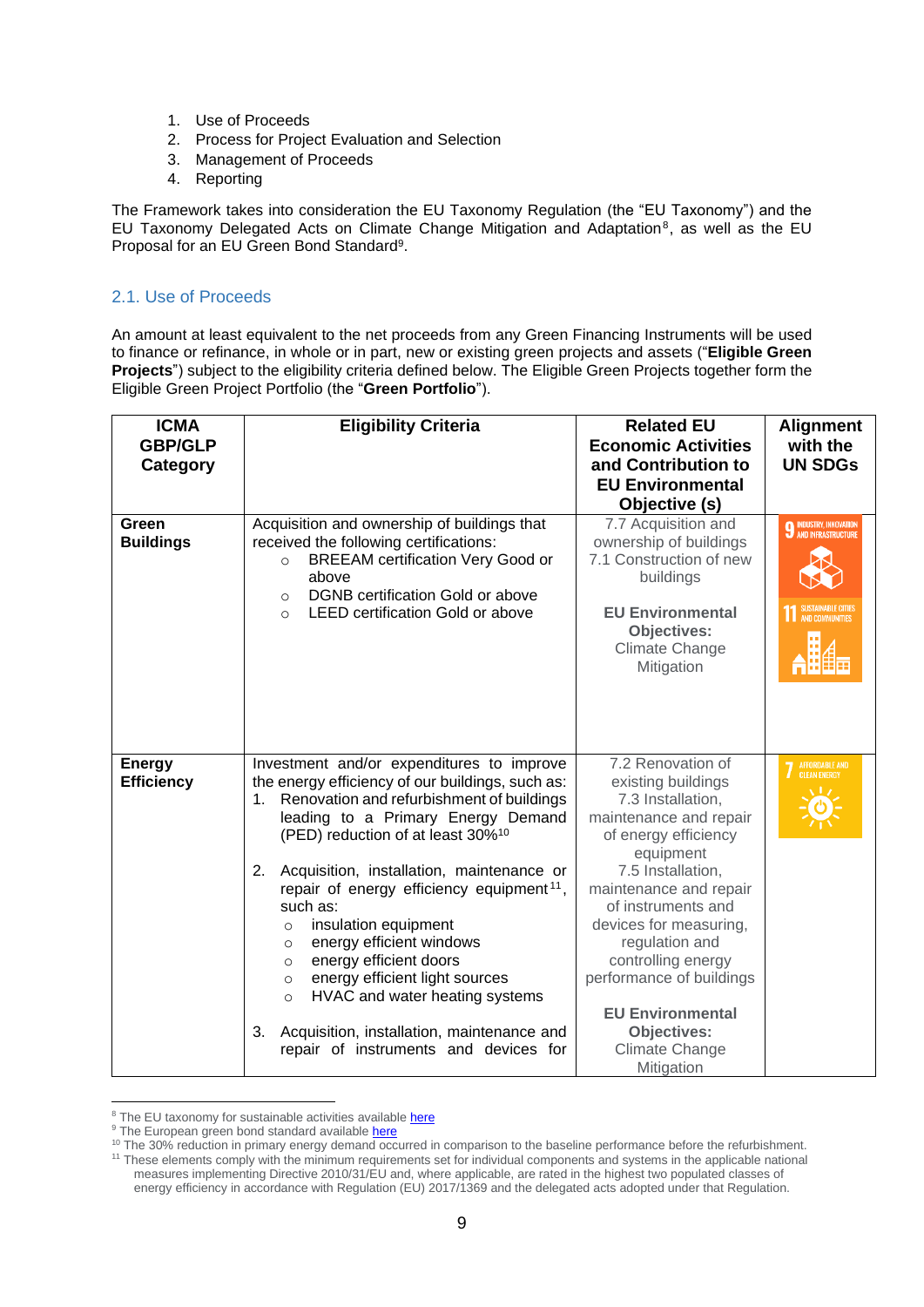| <b>Renewable</b>      | measuring, regulation and controlling<br>energy performance of buildings, such as:<br>zoned/smart<br>thermostats<br>and<br>$\circ$<br>sensing equipment<br>building<br>automation and<br>control<br>$\circ$<br>systems<br>energy management systems<br>$\circ$<br>smart meters for gas, heat, cool and<br>$\circ$<br>electricity<br>building<br>energy<br>management<br>$\circ$<br>systems<br>light control systems,<br>$\circ$<br>façade or roofing elements such as<br>$\circ$<br>solar<br>shading or solar<br>control<br>functions<br>Acquisition, installation, maintenance and | 7.6 Installation,                                  |                                                   |
|-----------------------|-------------------------------------------------------------------------------------------------------------------------------------------------------------------------------------------------------------------------------------------------------------------------------------------------------------------------------------------------------------------------------------------------------------------------------------------------------------------------------------------------------------------------------------------------------------------------------------|----------------------------------------------------|---------------------------------------------------|
| <b>Energy</b>         | repair of renewable energy equipment, such                                                                                                                                                                                                                                                                                                                                                                                                                                                                                                                                          | maintenance and repair                             | AFFORDABLE AND<br>CLEAN ENERGY                    |
|                       | as:                                                                                                                                                                                                                                                                                                                                                                                                                                                                                                                                                                                 | of reneable energy                                 |                                                   |
|                       | solar photovoltaic systems<br>$\circ$                                                                                                                                                                                                                                                                                                                                                                                                                                                                                                                                               | technologies                                       |                                                   |
|                       | solar hot water panels<br>$\circ$                                                                                                                                                                                                                                                                                                                                                                                                                                                                                                                                                   |                                                    |                                                   |
|                       | heat pumps <sup>12</sup><br>$\circ$                                                                                                                                                                                                                                                                                                                                                                                                                                                                                                                                                 | <b>EU Environmental</b>                            |                                                   |
|                       | wind turbines<br>$\circ$                                                                                                                                                                                                                                                                                                                                                                                                                                                                                                                                                            | <b>Objectives:</b>                                 |                                                   |
|                       | any ancillary technical equipment of<br>$\circ$                                                                                                                                                                                                                                                                                                                                                                                                                                                                                                                                     | <b>Climate Change</b>                              |                                                   |
|                       | the above                                                                                                                                                                                                                                                                                                                                                                                                                                                                                                                                                                           | Mitigation                                         |                                                   |
| Clean                 | Acquisition, installation,<br>maintenance<br>and                                                                                                                                                                                                                                                                                                                                                                                                                                                                                                                                    | 6.13 Infrastructure for                            |                                                   |
| <b>Transportation</b> | repair<br>of<br>equipment<br>and<br>associated                                                                                                                                                                                                                                                                                                                                                                                                                                                                                                                                      | personal mobility, cycle                           | INDUSTRY, INNOVATION<br><b>AND INFRASTRUCTURE</b> |
|                       | infrastructure to promote the use of low carbon                                                                                                                                                                                                                                                                                                                                                                                                                                                                                                                                     | logistics                                          |                                                   |
|                       | transport, such as:                                                                                                                                                                                                                                                                                                                                                                                                                                                                                                                                                                 | 7.4 Installation,                                  |                                                   |
|                       | electric vehicle charging points<br>$\circ$<br>cycling facilities<br>$\circ$                                                                                                                                                                                                                                                                                                                                                                                                                                                                                                        | maintenance and repair<br>of charging stations for |                                                   |
|                       |                                                                                                                                                                                                                                                                                                                                                                                                                                                                                                                                                                                     | electric vehicles in                               | SI ISTAINARI F CITIF<br>AND COMMUNITIES           |
|                       |                                                                                                                                                                                                                                                                                                                                                                                                                                                                                                                                                                                     | buildings (and parking                             |                                                   |
|                       |                                                                                                                                                                                                                                                                                                                                                                                                                                                                                                                                                                                     | spaces attached to                                 |                                                   |
|                       |                                                                                                                                                                                                                                                                                                                                                                                                                                                                                                                                                                                     | buildings)                                         |                                                   |
|                       |                                                                                                                                                                                                                                                                                                                                                                                                                                                                                                                                                                                     | <b>EU Environmental</b>                            |                                                   |
|                       |                                                                                                                                                                                                                                                                                                                                                                                                                                                                                                                                                                                     | <b>Objectives:</b>                                 |                                                   |
|                       |                                                                                                                                                                                                                                                                                                                                                                                                                                                                                                                                                                                     | <b>Climate Change</b>                              |                                                   |
|                       |                                                                                                                                                                                                                                                                                                                                                                                                                                                                                                                                                                                     | Mitigation                                         |                                                   |

Eligible Green Projects may include assets, investments, capital expenditures, and selected operational expenditures.

Investments, capital, and operational expenditures are subject to a 36 month lookback period. Assets falling under the Green Building category will be recognised at their last appraisal value and shall qualify for refinancing without a specific look-back period, provided that they follow the relevant eligibility criteria.

## <span id="page-9-0"></span>2.2. Process for Project Evaluation and Selection

IGD has established a dedicated internal Sustainability Committee (the "**Committee**", see Sustainability Governance paragraph) to identify, review, monitor and approve all Eligible Green Projects that meet the eligibility criteria.

<sup>&</sup>lt;sup>12</sup> Heat pumps contribute to the targets for renewable energy in heat and cool in accordance with Directive (EU) 2018/2001.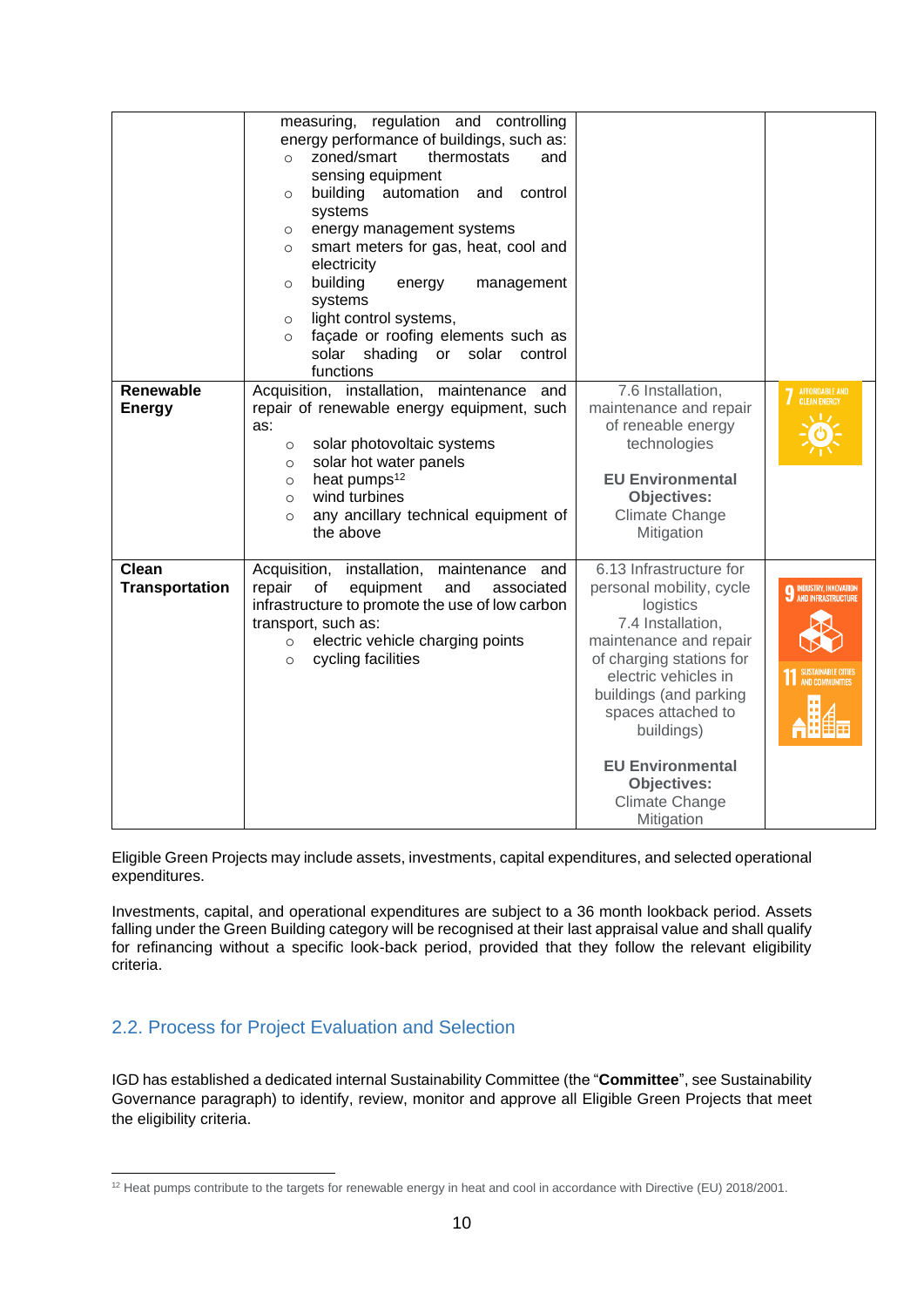The Committee will be responsible for:

- Reviewing, selecting and validating the Eligible Green Projects, as well as replacing assets and expenditures that no longer comply with the eligibility criteria
- Monitoring and approving the annual allocation and impact reporting of the GFIs
- Reviewing and approving the Green Financing Framework and any changes proposed or made to the Framework to ensure IGD is in-line with best market practices

The Committee will meet on at least an annual basis, or more frequently as required, to review proposed allocations and ensure that these are in alignment with the Framework.

Projects are considered and assessed based on their environmental impact, their compliance with our eligibility criteria, and their contribution to our sustainability strategy.

#### <span id="page-10-0"></span>Sustainability Risks

IGD has in place procedures, processes, and risk management systems to identify, monitor and mitigate the adverse environmental impacts of its Eligible Green Projects

Every year we monitor our risks by means of our Enterprise Risk Management (ERM) system. Indeed, some out of the more relevant risks have ESG (Environmental, Social and Governance) implications. They are included in the ERM model, and are subjected to constant control with the help of advanced and effective risk management models. Others, which are important for corporate business, are linked to the relevant material issue and to why the issue is considered to be material for us. They are also linked to our risk management policies and actions and to the indicators used to monitor the effectiveness of the actions undertaken with reference made to their inclusion in the Sustainability Report. Internally, the Company verifies every year the level of effectiveness of the actions undertaken to mitigate each risk and, at the same time, it assesses whether any modifications to existing risks are required. We report on these risks annually in our Sustainability Report.

These are our risks and impacts related to climate change and the associated policies to prevent/resolve them:

| <b>Material issue</b> | <b>Risks and possible impacts</b><br>Why the issue is material                                                                                                                                                                                                                                                                                                                                                                                               |                                                                                                                                                  | Short/medium/l<br>ong term                                                                | <b>Associated policies and action plans</b>                                                                                                                                                                                                                                                                                                                                                                                                                                   |                                                                                                                                                         |
|-----------------------|--------------------------------------------------------------------------------------------------------------------------------------------------------------------------------------------------------------------------------------------------------------------------------------------------------------------------------------------------------------------------------------------------------------------------------------------------------------|--------------------------------------------------------------------------------------------------------------------------------------------------|-------------------------------------------------------------------------------------------|-------------------------------------------------------------------------------------------------------------------------------------------------------------------------------------------------------------------------------------------------------------------------------------------------------------------------------------------------------------------------------------------------------------------------------------------------------------------------------|---------------------------------------------------------------------------------------------------------------------------------------------------------|
| <b>Climate Change</b> | The Shopping Centres, by their very nature,<br>are energy-intensive structures with an<br>environmental impact. IGD is committed<br>to operating in such a way as to reduce<br>these impacts (with their economic<br>repercussions), by identifying actions that<br>are increasingly effective both during the<br>construction/restyling phase of the Centres Sanctions related to the increasingly<br>and in the management of the structures<br>themselves | Increase in energy consumption and costs<br>and damages to assets due to unexpected<br>environmental factors (flooding,<br>temperature increase) | Medium                                                                                    | Structural actions (photovoltaic systems, LED lighting systems) and asset<br>analysis aimed at fostering both energy efficiency of the structures and<br>resilience to weather conditions.                                                                                                                                                                                                                                                                                    |                                                                                                                                                         |
|                       |                                                                                                                                                                                                                                                                                                                                                                                                                                                              | Increase in management costs due to a rise<br>in prices of fossil fuel                                                                           | Short                                                                                     | - Structural actions (photovoltaic systems, LED lighting systems) and asset<br>analysis aimed at fostering both energy efficiency of the structures and<br>resilience to weather conditions.<br>Continuous monitoring of electricity consumption by means of divisional<br>meters and monthly internal reporting; integrated monitoring system pilot<br>project carried out<br>Management actions also in line with UNI EN ISO 14001 and BREEAM<br>certification requirements |                                                                                                                                                         |
|                       |                                                                                                                                                                                                                                                                                                                                                                                                                                                              | stringent environmental regulations                                                                                                              | Medium                                                                                    | EMS (Environmental Management System ) UNI EN ISO 14001 certified both<br>with regard to the headquarters and to 24 Shopping Centres                                                                                                                                                                                                                                                                                                                                          |                                                                                                                                                         |
|                       |                                                                                                                                                                                                                                                                                                                                                                                                                                                              |                                                                                                                                                  | Risk regarding non-compliance to new<br>European/national laws on environmental<br>issues | Medium/long                                                                                                                                                                                                                                                                                                                                                                                                                                                                   | Constant vigilance regarding initiatives by means of active participation in<br>the ECSP Sustainability Committee and in the ESG Commission of the CNCC |
|                       |                                                                                                                                                                                                                                                                                                                                                                                                                                                              | Reputational fall due to a lack in<br>management/investments with regard to<br>environmental issues                                              | Short                                                                                     | UNI EN ISO 14001 certification:<br>Breeam and Breeam in Use certification obtained for key assets. The<br>possibility for other Shopping Centres to be certified is currently under<br>assessment:<br>- Investments to improve energy efficiency;<br>- 100% energy from renewable sources:<br>Awareness raising activities regarding visitors, tenants and employees;<br>Circular economy: "Waste2Value" project and "And" project                                            |                                                                                                                                                         |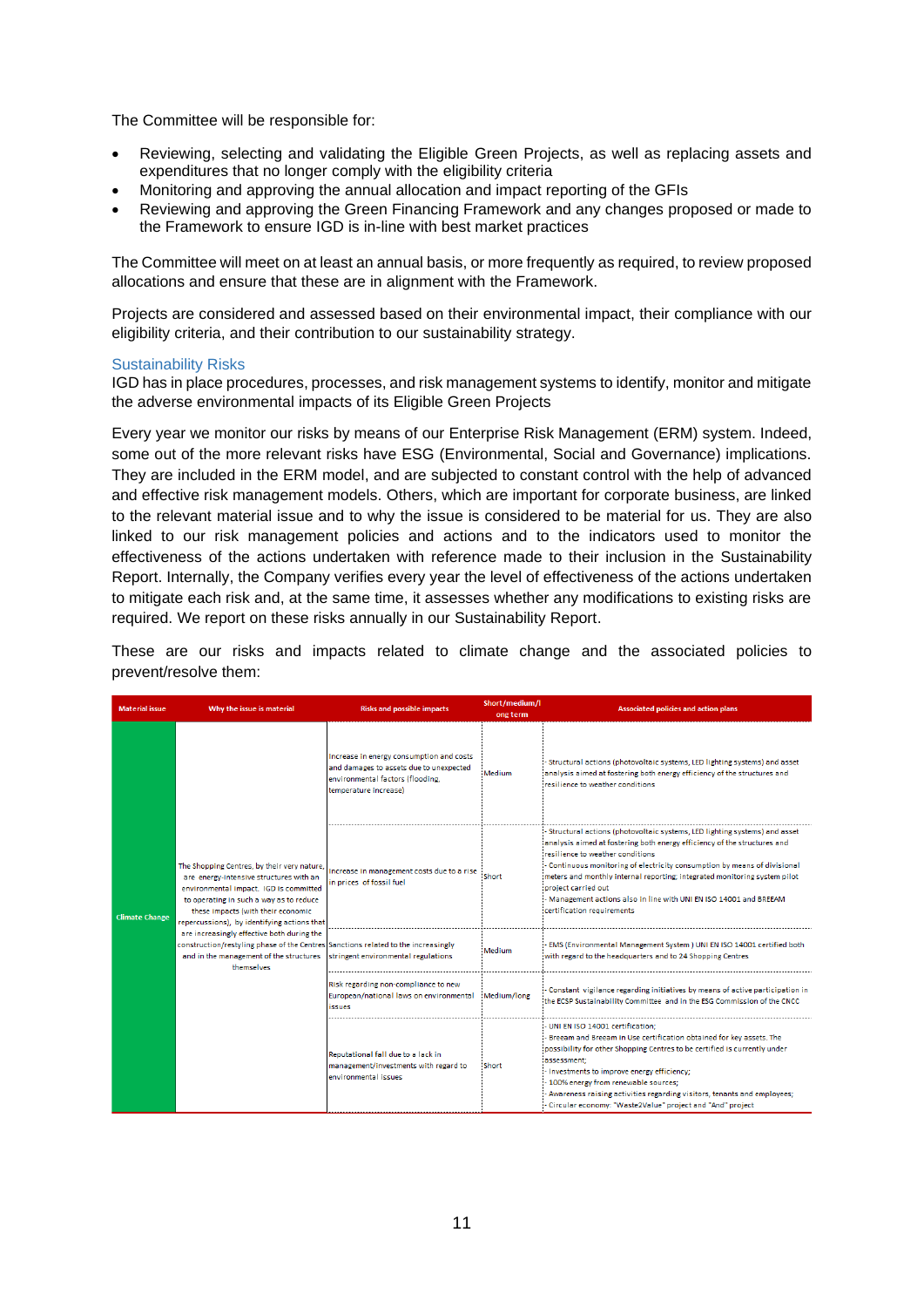We also respond to the recommendations of the Task Force on Climate-Related Financial Disclosures<sup>13</sup>, with the aim to provide stakeholders with all the necessary information in order to assess the company's approach to climate change, examining in detail the 4 required areas of governance, strategy, risk management, and metrics/targets related to this issue.

In addition, IGD's assets are all subject to comprehensive European, national and industry related regulations for working and social conditions. IGD, a signatory of the UN Global Compact since 2020, has implemented a strong Code of Conduct covering internal policies and procedures related to antibribery, privacy, whistleblowing and corporate welfare. In order to further consolidate our commitment to combat and mitigate corruption-related risks, we obtained the UNI ISO 37001:2016 "Anti-bribery management system" certification. Our Code of Conduct is available on our website<sup>14</sup>.

## <span id="page-11-0"></span>2.3. Management of Proceeds

The net proceeds from the Green Financing Instruments will be managed by IGD's Finance Division on a portfolio, i.e. aggregated, basis.

The net proceeds from the Green Financing Instruments will be tracked through an internal register. An amount at least equivalent to the net proceeds of each Green Financing Instrument will be earmarked for allocation to the green portfolio. IGD commits, on a best effort basis, to reach full allocation within 24 months following each issuance.

Where proceeds cannot be immediately allocated or reallocated, IGD will invest the balance of the net proceeds at our own discretion as per its liquidity management policy, including in cash or cash equivalents, or in other liquid marketable instruments.

The balance of proceeds should be periodically adjusted, in order to match allocations to Eligible Green Projects (re)financed during this period. To this end, if for any reason projects became no longer eligible, we commit to substituting them as soon as practical, on a best effort basis.

The payment of principal and interest on any bond issued under the Framework will be made from IGD's general funds and will not be linked to the performance of any Eligible Green Projects.

## <span id="page-11-1"></span>2.4. Reporting

We will report on the allocation of net proceeds and associated impact metrics of the GFIs within one year from the first borrowing date and annually thereafter, until the proceeds have been fully allocated, and as necessary in the event of material developments.

The Green Financing Report will be published as part of its Sustainability Report and will be made available on IGD's website<sup>15</sup>.

## <span id="page-11-2"></span>Allocation Report

With the aim of providing transparent disclosure on the allocation of an amount equal to the net proceeds, the allocation report will include:

- o A brief description of the Eligible Green Projects (re)financed, including a geographical distribution where feasible.
- o The amount of allocated proceeds, at least on a portfolio and category level.
- o The proportion of proceeds used for financing versus refinancing.
- o The balance of unallocated proceeds at the end of reporting period, if any.

<sup>&</sup>lt;sup>13</sup> Final Report, Recommendations of the Task Force on Climate-related Financial Disclosures availabl[e here](https://www.fsb-tcfd.org/publications/finalrecommendations-report/)

<sup>&</sup>lt;sup>14</sup> See **here** 

<sup>&</sup>lt;sup>15</sup> See [here](https://www.gruppoigd.it/sostenibilita/bilancio-di-sostenibilita/)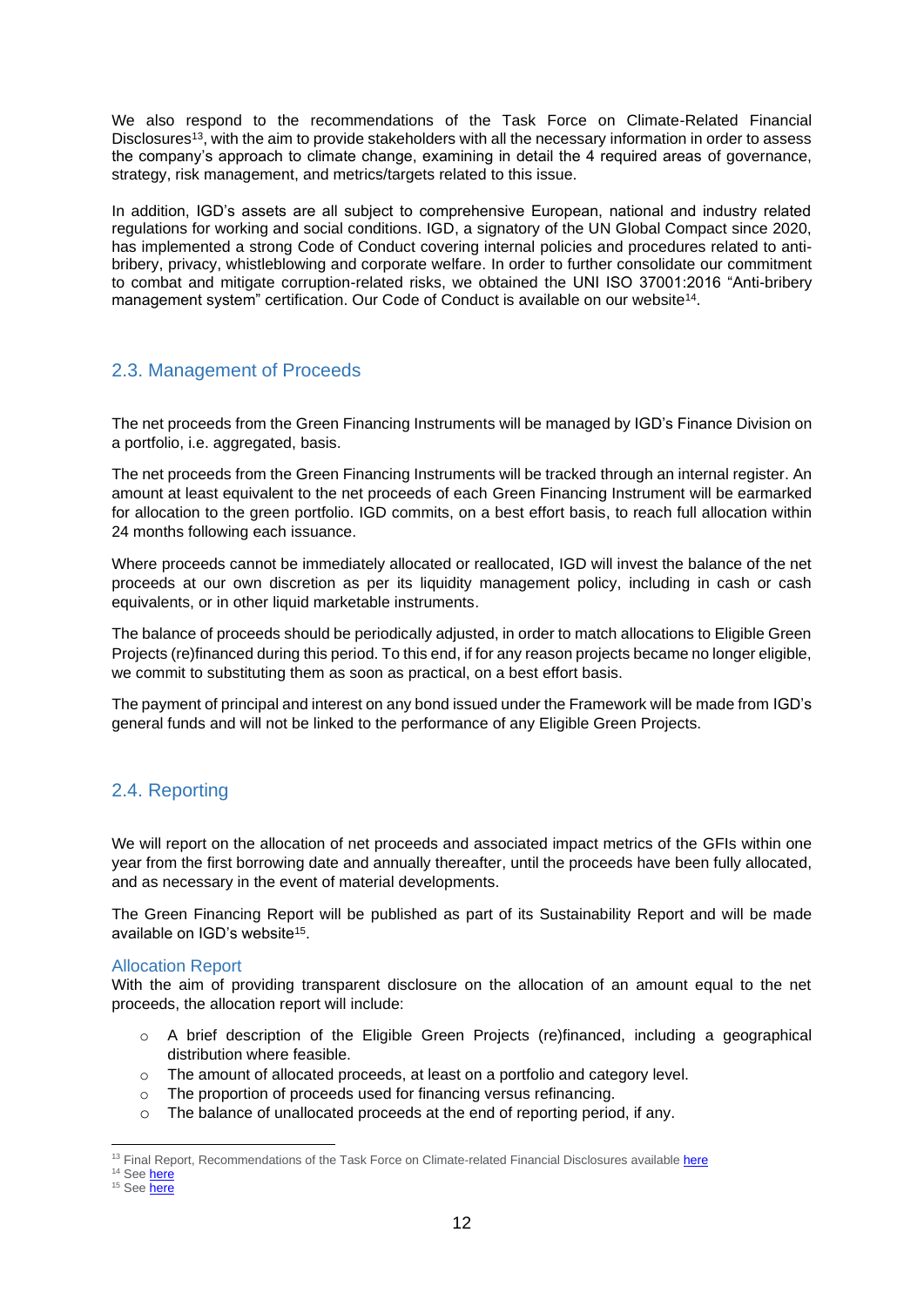#### <span id="page-12-0"></span>Impact Report

The impact report will provide information on the associated environmental impact metrics and outcomes of the green expenditures, subject to the availability of suitable information and data. We intend to align our impact reporting with the Handbook for 'Harmonized Framework for Impact Reporting', June 2021 version<sup>16</sup>.

Examples of Impact reporting metrics include:

| <b>Eligible Project Category</b> | <b>Example Impact Reporting Metrics</b>                                                                                                                                                                                                                                   |
|----------------------------------|---------------------------------------------------------------------------------------------------------------------------------------------------------------------------------------------------------------------------------------------------------------------------|
| <b>Green Buildings</b>           | Type of scheme, certification level and $m2$ gross building<br>$\bullet$<br>area<br>Annual GHG emissions reduced/avoided (in tCO <sub>2</sub> e) relative<br>to an established baseline<br>• % of carbon emissions reduced/avoided relative to an<br>established baseline |
| Renewable Energy                 | Annual GHG emissions reduced/avoided (in tCO <sub>2</sub> e) relative<br>$\bullet$<br>to an established baseline<br>Annual renewable energy generation (in KWh)<br>$\bullet$<br>Capacity of renewable energy plant(s) constructed or<br>rehabilitated (in KW)             |
| <b>Energy Efficiency</b>         | Annual energy savings (in KWh)<br>Annual GHG emissions reduced/avoided (in tCO <sub>2</sub> e) relative<br>$\bullet$<br>to an established baseline                                                                                                                        |

## <span id="page-12-1"></span>2.5. External Review

## <span id="page-12-2"></span>Second Party Opinion

ISS ESG has been appointed to review IGD's Framework and ultimately verify its alignment with the ICMA Green Bond Principles 2021, LMA Green Loan Principles 2021 and market practices. The Second Party Opinion can be found on IGD's website<sup>17</sup>.

## <span id="page-12-3"></span>Post-issuance external review:

An external reviewer will provide a limited assurance report on the allocation of the Green Financing Instruments in accordance with the Framework. Such report will be made available on our website<sup>18</sup>.

## <span id="page-12-4"></span>Amendments to this Framework

We will review this Framework from time to time, including its alignment to updated versions of the relevant Principles as and when available in the market. Any major update will be subject to the prior approval of ISS ESG or any such other qualified provider of Second Party Opinion.

<sup>&</sup>lt;sup>16</sup> ICMA Handbook Harmonised Framework for Impact Reporting available [here](https://www.icmagroup.org/assets/documents/Sustainable-finance/2021-updates/Handbook-Harmonised-Framework-for-Impact-Reporting-June-2021-100621.pdf)

<sup>&</sup>lt;sup>17</sup> Se[e here](https://www.gruppoigd.it/en/investor-relations/debt-and-ratings/issues/)

<sup>&</sup>lt;sup>18</sup> Se[e here](https://www.gruppoigd.it/en/investor-relations/debt-and-ratings/issues/)